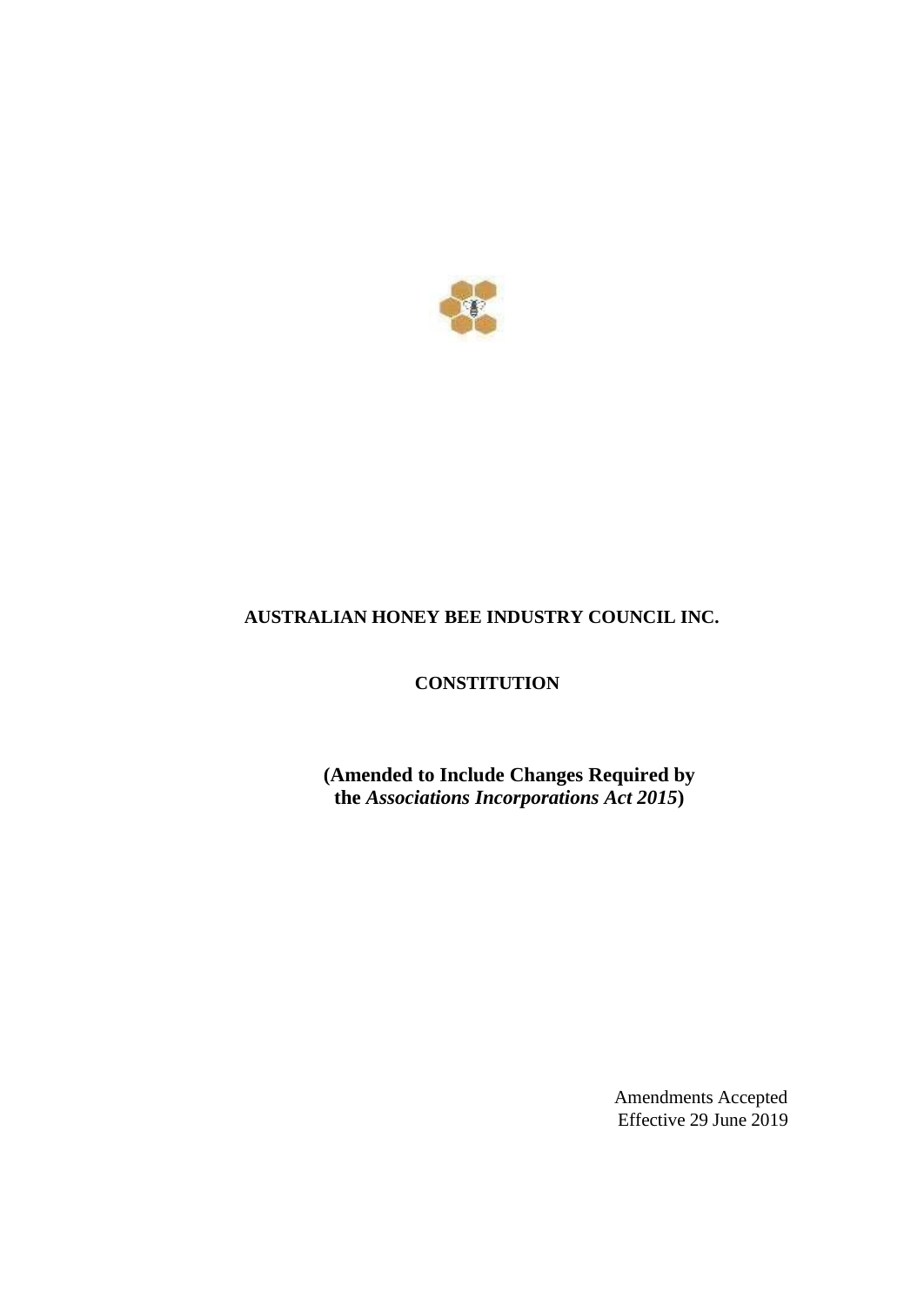## **AUSTRALIAN HONEY BEE INDUSTRY COUNCIL INCORPORATED**

### **CONSTITUTION**

#### **1. Name:**

The name of the Incorporated Association shall be the AUSTRALIAN HONEY BEE INDUSTRY COUNCIL INCORPORATED, hereinafter referred to as AHBIC or the Council.

### **2. Objects:**

- 2.1 To foster, promote, enhance and protect the interests of the Australian Honey Bee Industry and the viability of its members.
- 2.2 To represent industry policy at all levels of government, private enterprise and the public.
- 2.3 To promote, support, seek amendments to, or oppose any legislation or measure that may affect theindustry.
- 2.4 To assist and/or cooperate with any organisation, body, association, person or persons in the best interests of AHBIC.
- 2.5 To enhance the industry by encouraging the adoption of best practice in production, quality assurance, presentation and promotion of its products.
- 2.6 To conduct educational, promotional and public relations campaigns in the best interests of the industry and AHBIC whereappropriate.
- 2.7 To gather and distribute to members, industry intelligence from local and international sources, and to function as a channel for information exchange within Australia and between Australia and other countries, leading tobetter understanding.
- 2.8 To enhance the development of all industry sectors through education and extension to interdependent industries within the public and agricultural communities.
- 2.9 To act in any way not defined in these objects considered advisable in the best interests of the industry.
- 2.10 To be accountable to the members of AHBIC.

### **3. Definitions and Interpretation:**

3.1 In these rules, unless the contrary intention appears:-

"Act" means the *Associations Incorporation Act 2015* of Western Australia.

"Associate member" means a financial supporter of the AHBIC who has contributed greater than \$5,000 in a financial year and who is not a member of any other member organisation.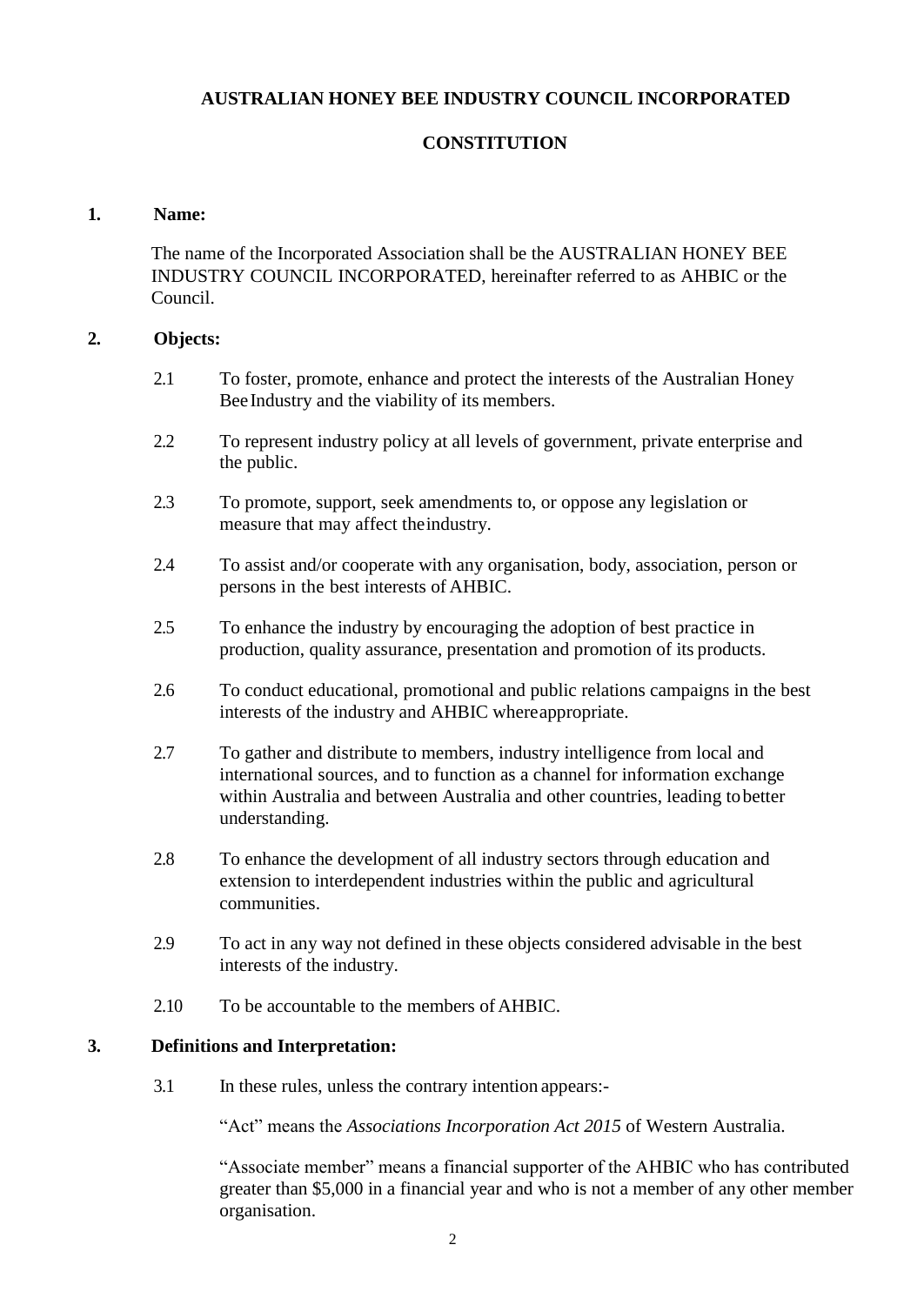"Chief Executive Officer" (CEO) means the employed CEO of the AHBIC who shall also hold the office of Secretary and Treasurer.

"Executive" means the Executive Committee.

"Industry Organisation" means any organisation that represents, in the sole opinion of the Council, a significant sector of the honeybee industry.

"Non-commercial Beekeeping Organisation" means any organisation that represents, in the sole opinion of the Council, a minor sector of the honeybee industry.

"Ordinary" resolution and "General" resolution means a resolution passed by a majority of those present and entitled to vote.

"rules" means these rules of the AHBIC, as in force for the time being.

"Special Resolution" means a resolution which has been passed by a three quarters majority of those present and entitled to vote.

"Special General Meeting" means a general meeting of the AHBIC other than the Annual General Meeting.

- 3.2 In these rules, expressions referring to writing shall, unless the contrary intention appears,be construed as including references to printing, lithography, photography, and other modes of representing or reproducing words in a visible form.
- 3.3 In the event that the interpretation of these rules comes into question, the Executive shall be called upon to determine the meaning of the rule or rules and such determination shall be binding on the members.

## **4. Membership:**

- 4.1 The membership of AHBIC may consist of:
	- 4.1.1 Any Non-commercial Beekeeping Organisation;
	- 4.1.2 Associate members; and
	- 4.1.3 Any Industry Organisation.
- 4.2 For the purposes of rule 4.1.3, membership is reliant on the member supplying a copy of its constitution or governing rules to AHBIC and providing a report to AHBIC, prior to the Annual General Meeting, that the member has followed the constitution or governing rules. A failure to provide the report will result in the member not being eligible to vote.
- 4.3 An applicant for membership of the AHBIC becomes a member when:
	- 4.3.1 the Council accepts the application, by resolution which has been passed by a three quarters majority of members present and entitled to vote; and
	- 4.3.2 the applicant pays any membership fees or any other fee or charge payable to the Association.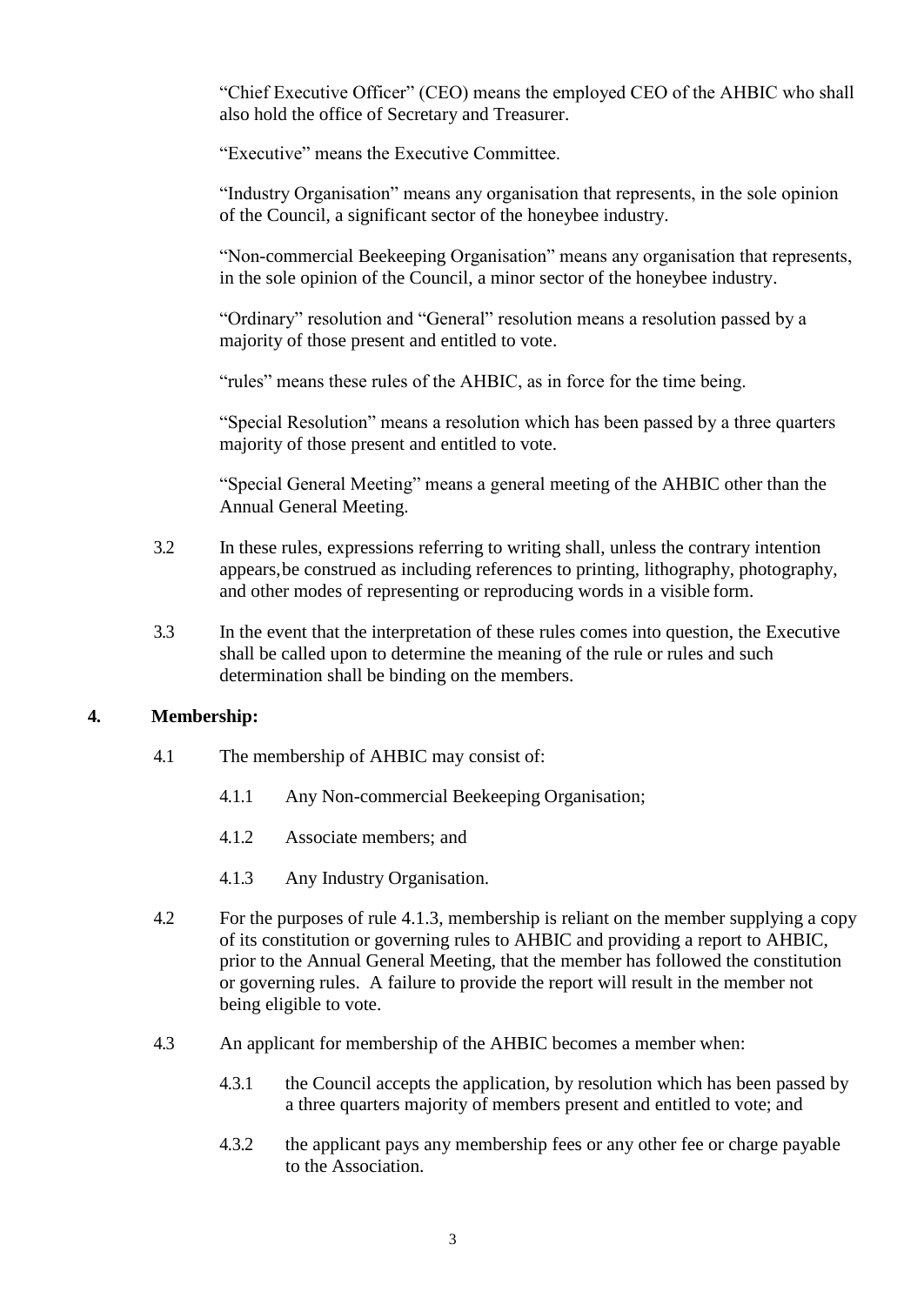- 4.4 A member ceases to be a member when any of the following takes place:
	- 4.4.1 for a member who is an individual, the individual dies;
	- 4.4.2 for a member who is a body corporate, the body corporate is wound up;
	- 4.4.3 the person resigns from the AHBIC; or
	- 4.4.4 the person is expelled from the AHBIC.
- 4.5 The Secretary must keep a record, for at least one year after a person ceases to be a member, of:
	- 4.5.1 the date on which the person ceased to be a member; and
	- 4.5.2 the reason why the person ceased to be a member.
- 4.6 The Secretary shall maintain a register of members and the name and address details of the member's nominated delegate(s).
- 4.7 A copy of the rules of the AHBIC shall be provided to each new member.

## **5. Voting Entitlements**

Voting Entitlements for members shall be:

| 5.1 | For Non-commercial Beekeeping Organisations |  |
|-----|---------------------------------------------|--|
| 5.2 | <b>For Associate Members</b>                |  |
| 5.3 | For each Industry Organisation              |  |

## **6.** Delegates

Members may appoint delegates to represent the member at meetings of the AHBIC. The maximum number of delegates per member are as follows:

| -6.1 | For a Non-commercial Beekeeping Organisation |  |
|------|----------------------------------------------|--|
| 6.2  | For Associate Members                        |  |
| 6.3  | For an Industry Organisation                 |  |

- 6.4 Members shall notify the Secretary in writing within 14 days of such appointment or as soon as is practical thereafter, of the appointment and or withdrawal of a delegate(s). The notification is to include the address and contact details of any such appointment(s) and whether the delegate(s) is a voting or nonvoting delegate(s).
- 6.5 A member, prior to any meeting, appoint a deputy for a delegate unable to attend that meeting.
- 6.6 A voting delegate unable to continue or attend a meeting may assign the delegate's vote to another delegate. Only one (1) proxy per delegate is allowed. Proxies are allowable at Annual General Meetings and Special General Meetings but not Executive meetings.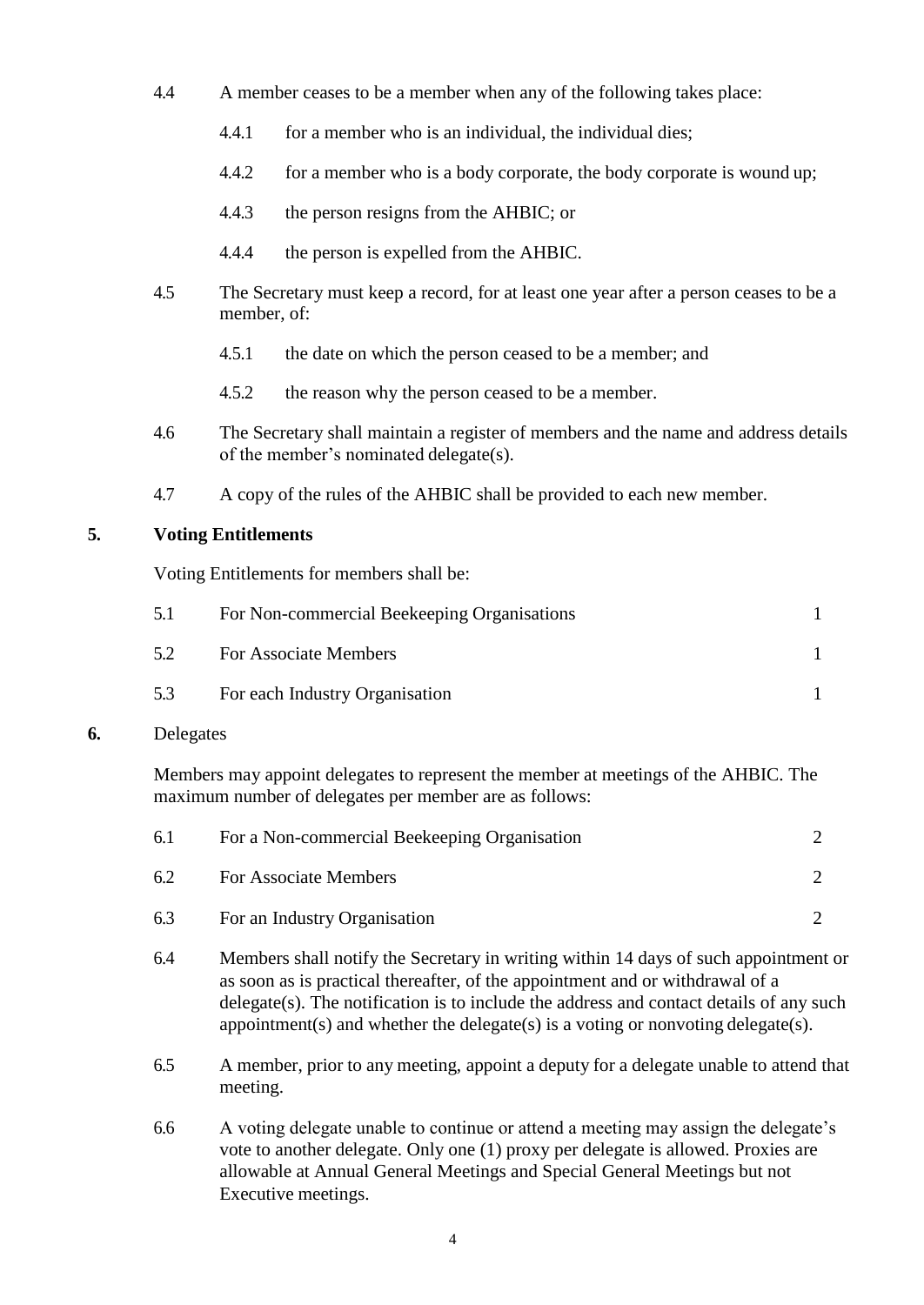- 6.7 The Non-commercial Beekeeping Organisations (as a collective) shall be entitled to nominate two persons to the Council and such nomination shall be made no less than 30 days prior to the Annual General Meeting. If more than two nominations are received then a ballot will be held between the Non-commercial Beekeeping Organisations to determine which of the nominees is to be put forward for election to the Executive. If the Organisations cannot decide who will be the two delegates then the AHBIC Executive will decide. The two delegates shall decide amongst themselves who will be the voting delegate. If the delegates cannot decide then the AHBIC Executive will hold a ballot.
- 6.8 Associate Members (as a collective) shall be entitled to nominate two persons to the Council and such nomination shall be made no less than 30 days prior to the Annual General Meeting. If more than two nominations are received then a ballot will be held between the Associate Members to determine which of the nominees is to be put forward for election to the Executive. If the Associate members cannot decide who will be the two delegates then the AHBIC Executive will decide. The two delegates shall decide amongst themselves who will be the voting delegate. If the delegates cannot decide then the AHBIC Executive will hold a ballot.
- 6.9 Members shall be responsible for their (and their delegates) own costs and expenses in attending at any meeting of or convened by the AHBIC.

## **7. Governance and Management:**

- 7.1 The affairs of the AHBIC shall be directed by an Executive Committee of six (6) persons comprising the Chair, Deputy Chair and four (4) committee members elected at the Annual General Meeting.
- 7.2 Subject to these rules, all retiring members are eligible for re-election.
- 7.3 The Chair and Deputy Chair shall be elected for a term of two (2) years running alternatively. The first year being the election of Chair and the next two Executive Members being determined by the highest recorded votes being for a bi-annual term.
- 7.4 The candidates for the election of a position on the Executive, including Chair and Deputy Chair are elected from the floor of the Annual General Meeting.
- 7.5 A person may only be elected to the same position on the Executive for a maximum of six (6) consecutive years. Nothing in this rule precludes a person being elected to the Executive for longer than six years provided that such tenure is not in the same position on the Executive.
- 7.6 To be eligible for nomination to the Executive, a person:
	- 7.6.1 must be a member or a member of an Industry Organisation that is a member: and
	- 7.6.2 shall have been a member or a member of an Industry Organisation that is a member for at least two consecutive years immediately prior to nomination; and
	- 7.6.3 must be a full voluntary contributor to the AHBIC.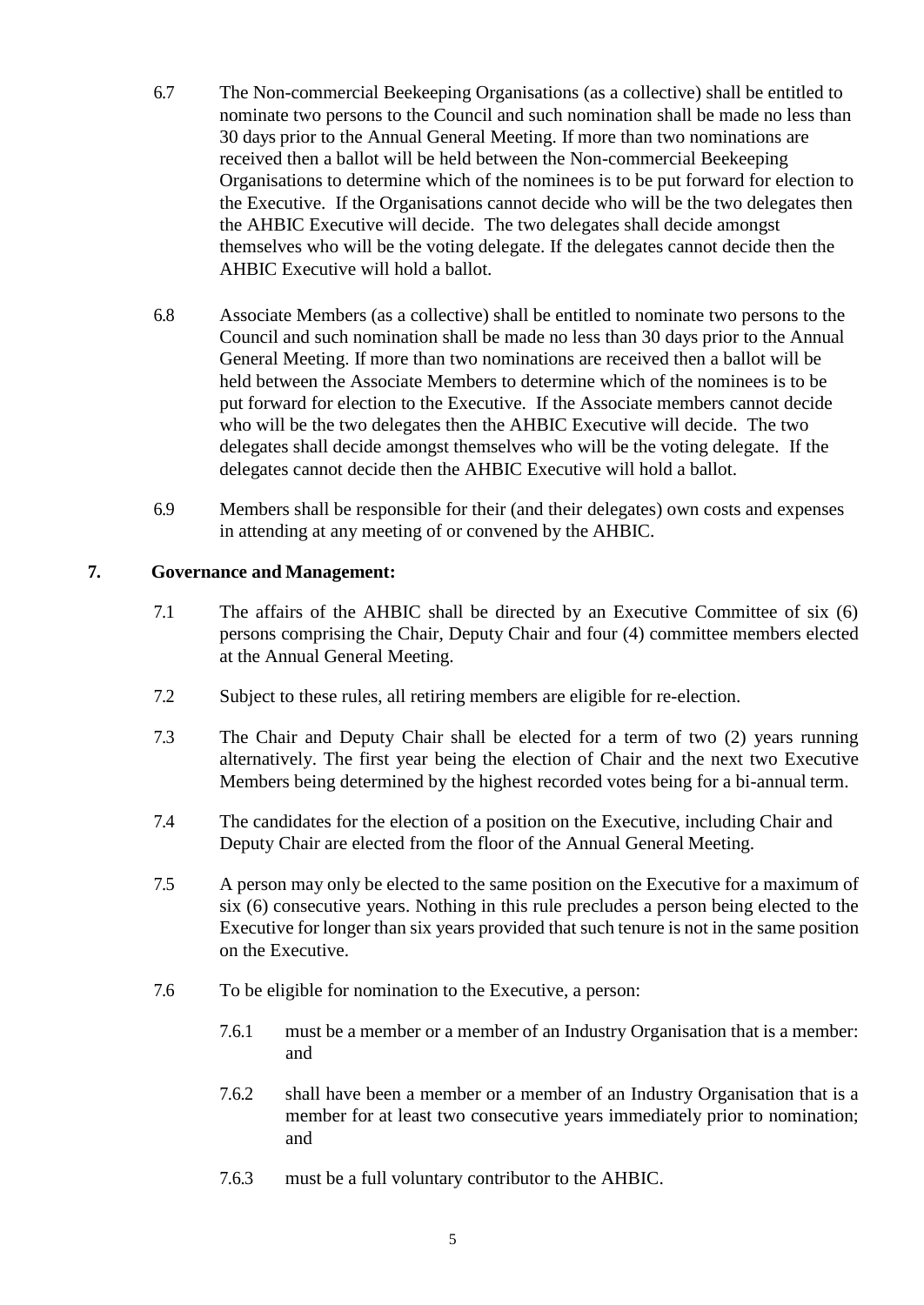## **Chair**

- 7.7 Nominations of candidates for election as Chair of AHBIC:-
	- (a) shall be made in writing, signed by one voting delegate and accompaniedby the written consent of the candidate.
	- (b) each nominee may submit a two hundred (200) word statement.
	- (c) the nomination shall be delivered to the Secretary not less than twenty eight days prior to the date fixed for the holding of the Annual General Meeting. All delegates are to be notified of all nominations at least fourteen daysprior to the holding of the Annual General Meeting.
	- (d) If no nominations are received as required under sub-rules 7.7 (a) and 7.7 (c), nominations shall be taken from the floor at the next Annual General Meeting.
- 7.8 If more than one nomination is received, a ballot shall be held.
	- (a) If more than two (2) nominations are received a series of elimination ballots shall be held until one nominee has more than 50% of the votes of those present and voting. In each elimination ballot, the nominee with the least number of votes shall be eliminated.
	- (b) If each of the two last candidates should have equal numbers of votes after two ballots, then the Chair of that particular meeting shall have a casting vote.
	- (c) The ballot papers are to be destroyed by the Secretary after the declaration of the ballot. The number of votes received per nominee shall only be made public on the agreement of allnominees.
- 7.9 The Chair shall be ineligible to hold the position of Chair if he orshe:
	- (a) Becomes insolvent/bankrupt.
	- (b) Resigns from office.
	- (c) Is convicted of an offence under the Act.
	- (d) Is permanently incapacitated.
	- (e) Is subject to a resolution of no confidence carried by three quartersmajority of the voting delegates.
- 7.10 If, for any reason, the position of Chair should become vacant the Executive shall be empowered to either appoint a person to fill this position for the rest of the term or to call for nominations for an election to fill this position. Any such election shall be conducted either by postal vote or a meeting of the voting delegates to be held at the direction of the Executive.
- 7.11 Unless the Chair resigns or becomes ineligible for office, the Chair shall hold office until the election of a Chair at the second to next Annual General Meeting.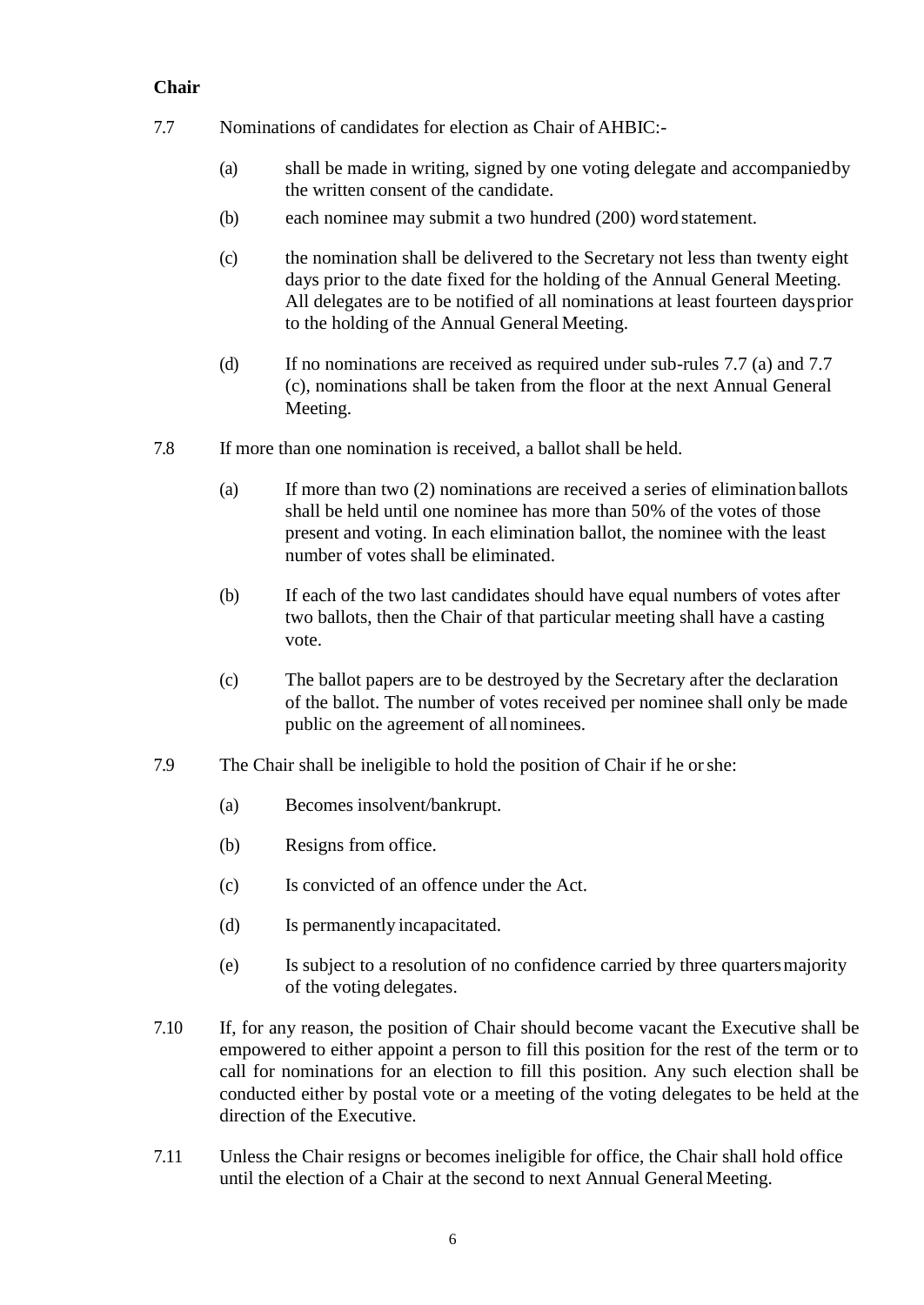## **Deputy Chair**

- 7.12 A Deputy Chair of AHBIC shall be elected for two (2) years at each alternate Annual General Meeting of the election of Chair in accordance with the following sub-rules.
- 7.13 Nominations of candidates for election as Deputy Chair shall be taken from the floor at the Annual General Meeting and voted on by eligibleDelegates:
- 7.14 If more than one nomination for Deputy Chair is received, a secret ballot shall be held.
- 7.15 If more than two (2) nominations for Deputy Chair are received, a series of elimination ballots shall be held until one nominee has more than 50% of the votes of those present and voting. In each elimination ballot, the nominee with the least number of votes shall be eliminated.
- 7.16 If each of the two last candidates for Deputy Chair should have equal numbers of votes after two ballots, then the Chair of that particular meeting shall have a casting vote.
- 7.17 All ballot papers are to be destroyed by the Secretary after the declaration of the ballot. The number of votes received per nominee shall only be made public on the agreement of all nominees.
- 7.18 A person shall be ineligible to hold the position of Deputy Chair if the person:
	- (a) Becomes insolvent/bankrupt.
	- (b) Resigns from office by written notice.
	- (c) Is convicted of an offence under the Act.
	- (d) Is permanently incapacitated.
	- (e) Is subject to a resolution of no confidence carried by three quartersmajority of the voting delegates.
- 7.19 If, for any reason, the position of Deputy Chair should become vacant the Executive shall be empowered to either appoint a person to fill this position for the rest of the term or to call for nominations for an election to fill this position. Any such elections shall be conducted either by postal vote or a meeting of the voting delegates to be held at the direction of the Executive.
- 7.20 Unless the Deputy Chair resigns or becomes ineligible for office, the Deputy Chair shall hold office until the election of a Deputy Chair at the second to next Annual General Meeting.
- 7.21 All members through their nominated delegate(s) shall receive the Executive meeting agendas and shall be entitled to nominate a delegate to attend (but not vote unless a member of the Executive) meetings at their own expense by providing seven days' notice or as soon as practical and be able to participate at the invitation of theChair.

## **8. Accountability:**

8.1 AHBIC will be accountable to its members and to combined industry contributors jointly for the achievement of its mission and the efficient use of combined industry resources and funds.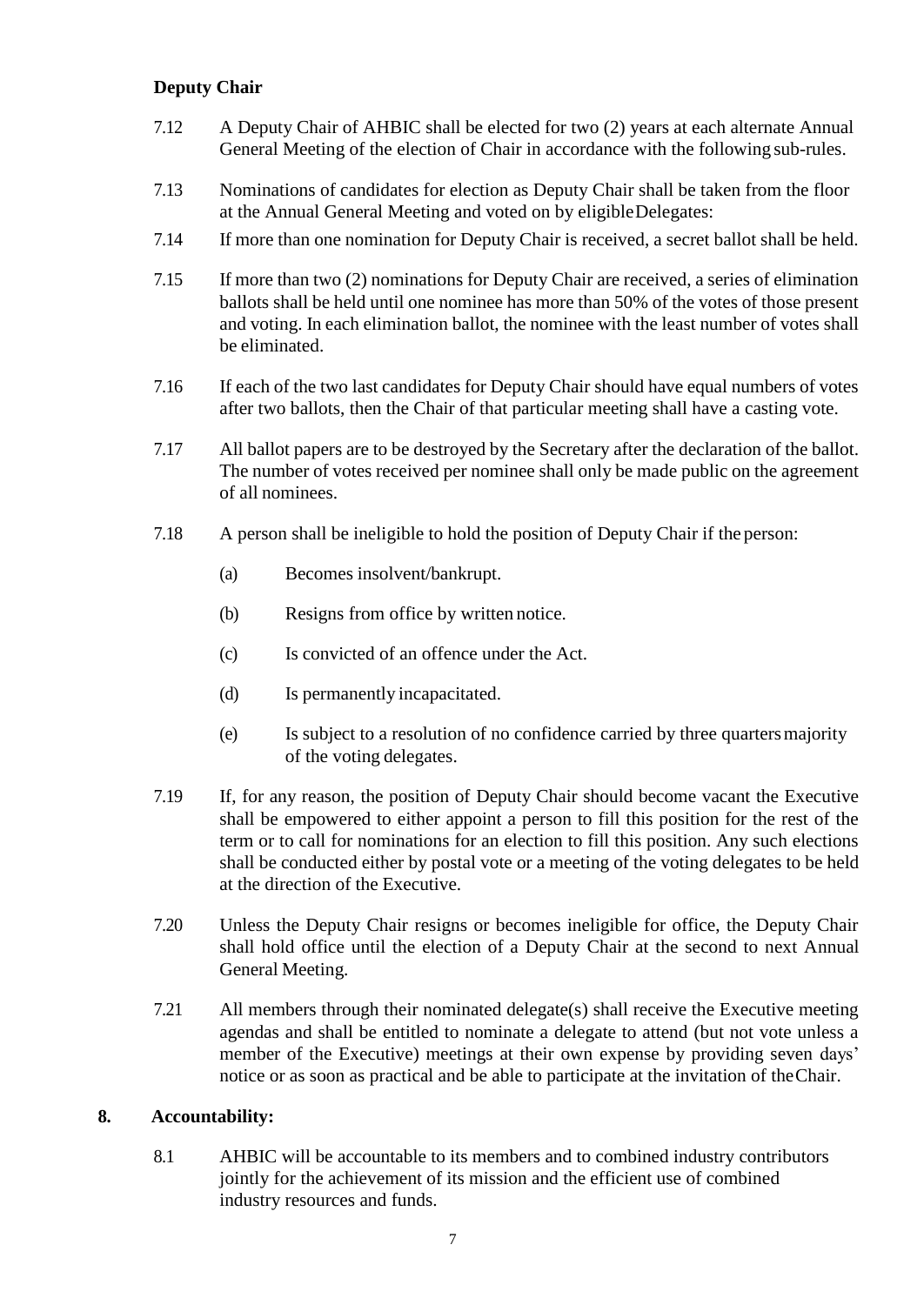- 8.2 The following functions will facilitate industry assessment of AHBIC performance:
	- 8.2.1 Publication to industry of a regular review of the directions highlighted in the Strategic Plan.
	- 8.2.2 Preparation and publication to industry of Annual Operational Objectives and plans.
	- 8.2.3 Detailed Annual Operating Budgets and cash flow projections.
	- 8.2.4 Publication of an Annual Report including details of outcomes achieved in all areas of activity.
- 8.3 The Chair, the Deputy Chair and the CEO as appropriate shall be available for consultation and dialogue with member organisations and shall also attend, and where appropriate, address industry meetings and workshops.

## **9. Funding:**

AHBIC shall raise operating funds in the following manner:

- 9.1 From contributions on sales of honey, queen bees, queen bee cells and pollination services. The rate of funding contributions shall be determined at the Annual General Meeting or by other means determined by the Executive.
- 9.2 Members shall be required to pay a membership fee as determined from time to time at the Annual General Meeting. Nothing in these rules prohibits the delegation of this function to the Executive.
- 9.3 AHBIC shall be enabled to pursue other sources of funding as determined by the Executive.
- 9.4 AHBIC may make provisions for contingency funds.
- 9.5 AHBIC may make provisions for operating reserves.

## **10. Vacancies in the Executive:**

- 10.1 For the purpose of these rules a delegate shall cease to be a member ofthe Executive if that person:
	- 10.1.1 Becomes insolvent/bankrupt.
	- 10.1.2 Resigns from office by written notice to theAHBIC.
	- 10.1.3 Is convicted of an offence under the Act.
	- 10.1.4 Is permanently incapacitated by illhealth.
- 10.2 Vacancies between Annual General Meetings may be filled by postal vote or by teleconference.

## **11. Meetings:**

- 11.1 Meetings of AHBIC shall be asfollows:
	- 11.1.1 Annual General Meeting held within 90 days of the end of the AHBIC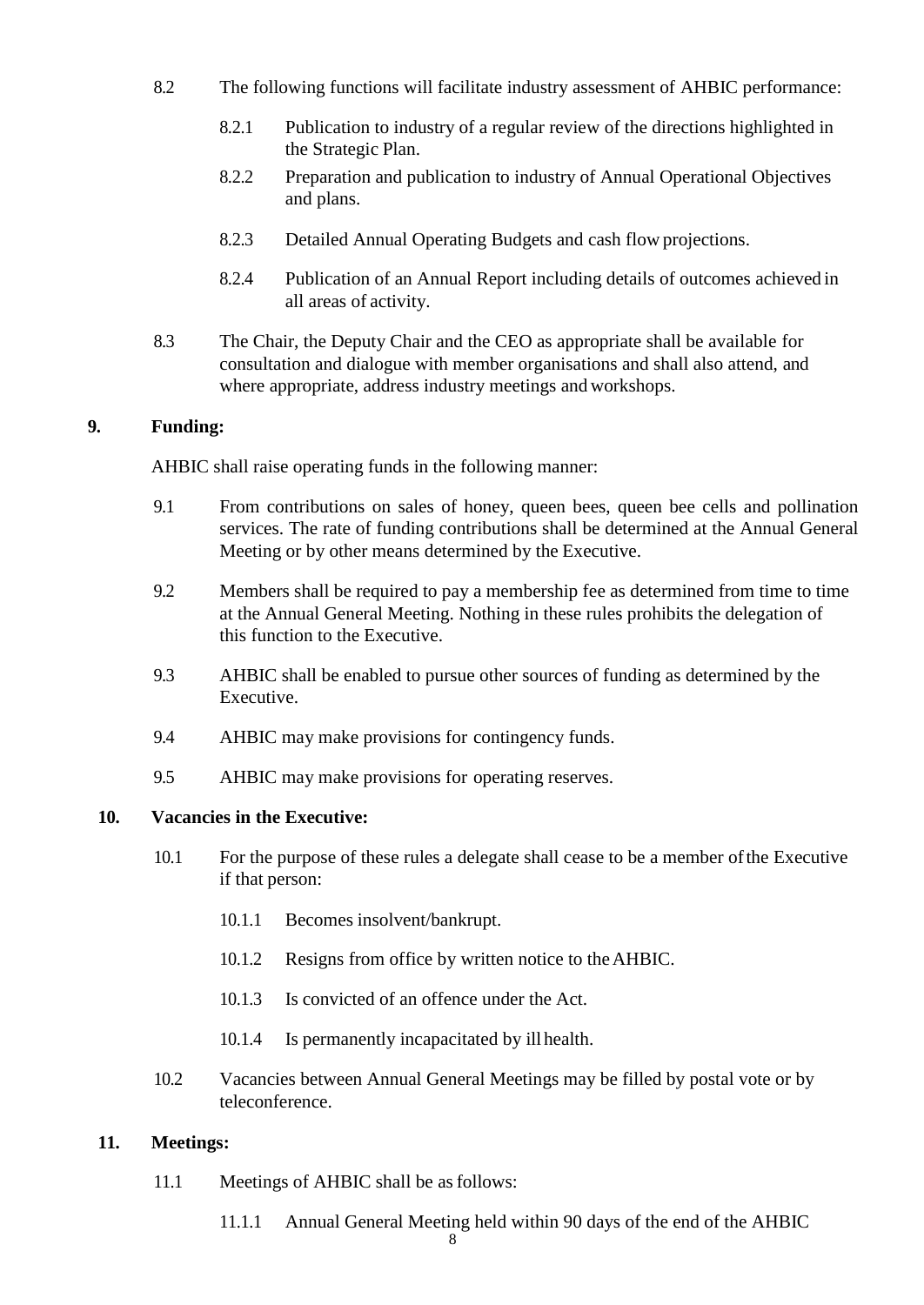financial year.

- 11.1.2 Special General Meetings.
- 11.1.3 Executive Committee Meetings.
- 11.2 Meetings may be conducted by electronic means.
- 11.3 Written notice of at least twenty eight days shall be given for an Annual General Meeting. Unless otherwise agreed, fourteen days' notice shall be required for Executive Committee and Special General Meetings, and seven days' notice shall be required for adjourned meetings.
- 11.4 The ordinary business of all meetings shall be to:
	- 11.4.1 Receive and confirm minutes of the last preceding meeting of theAnnual, General, Special or Executive Committee Meetings.
	- 11.4.2 Receive the reports of the Chair, the CEO, Executive Committee and Sub-Committees.
	- 11.4.3 Receive and consider the financial report.
	- 11.4.4 Consider policy recommendations upon such matters as may beappropriate to the function of AHBIC.
- 11.5 Annual General Meetings shall deal with items of agenda including business on notice, and any other items the Chair agrees to admit. Delegates bringing late business before a meeting must give notice to the Chair for circulation prior to the meeting.
- 11.6 The AHBIC may make standing orders for the conduct of the orderly management of the AHBIC's affairs. Such standing orders may be passed by ordinary resolution at any Annual General Meeting. The AHBIC may from time to time suspend, alter, and delete such standing orders to allow members of industry to move, second and debate resolutions.
- 11.7 Special General Meetings of AHBIC may be called on the requisition of a quorum of members in writing to the Secretary. The Executive shall therein convene a meeting within fourteen days of receipt of such requisition signed by the members making the requisition, and stating the cause and agenda of such a meeting. All reasonable expenses incurred at Special General Meetings shall be met byAHBIC.
- 11.8 Meetings of the Executive shall be held at the discretion of the Executive but not less than four meetings per year shall take place.
- 11.9 Deemed Meetings of the Executive:
	- (a) If all members of the Committee have signed a document containing a statement that they are in favour of a prescribed resolution in terms set out in the document, a resolution in those terms shall be deemed to have been passed at a Executive meeting.
	- (b) The meeting will be deemed to have been held on the day on which the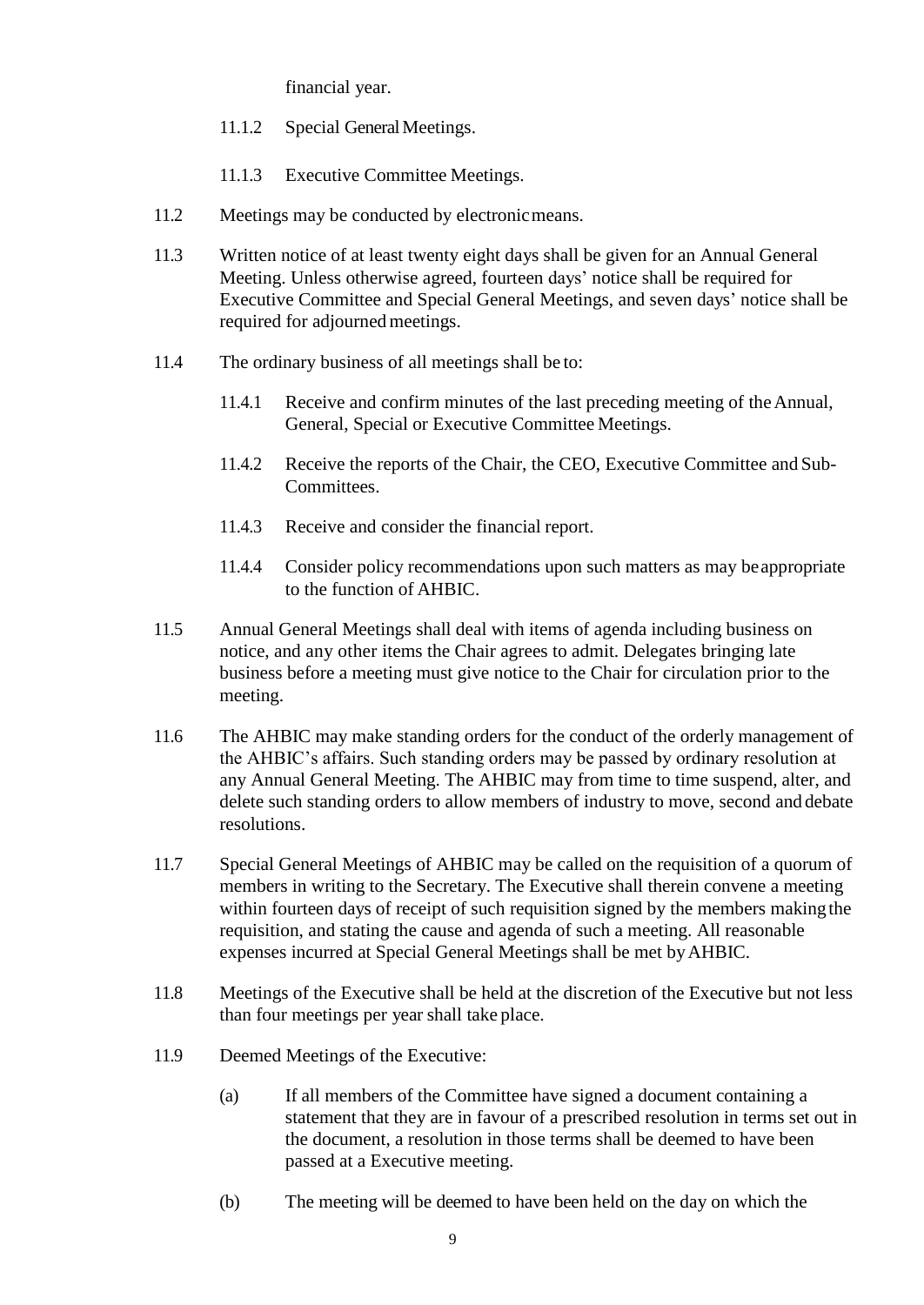document was signed and at the time at which the document was last signed by a member of the Executive or, if the members of the Executive signed the document on different days, on the day on which the document was last signed by a member of the Executive.

- (c) The document shall be deemed to constitute a minute of that meeting.
- (d) This sub-rule does not apply in relation to a document unless the document has been signed by each member of the Executive.
- 11.10 The Chair or the Deputy Chair shall preside at each meeting of AHBIC. If the Chair or Deputy Chair is not present within fifteen minutes of the appointed time to conduct the meeting, the delegates present shall elect one of their number to preside at the meeting.
- 11.11 The Secretary shall cause proper minutes of all proceedings at Annual General Meetings, Executive meetings and Special General Meetings to be taken and entered into a Minute Book and distributed to members within thirty days of the holding of such meetings.
- 11.12 The Chair has the right to invite appropriate persons as presenters or observers toa meeting.

### **12. Quorum:**

A quorum for:

- (a) An Annual General or Special General Meeting shall be nine members entitled to vote:
- (b) An Executive meeting shall be four members of the Executive entitled to vote.

## **13. Adjournment of Meetings:**

- 13.1 No business shall be transacted unless a quorum is present at the meeting. If within one hour after the appointed time of commencement of a meeting convened upon a requisition of delegates, a quorum is not present, the meeting shall be dissolved, and in any other case shall stand adjourned to the same place and time in the next week, unless another place is specified by the presiding Chair. If a quorum is not present within one hour of the commencement of the adjourned meeting, the meeting shall be cancelled.
- 13.2 A meeting may be adjourned by the Chair upon the resolution of a quorum present, but no business other than the unfinished business at the meeting where the adjournment took place may be transacted. Notice of an adjourned meeting shall be announced at the time of adjournment.

#### **14. Voting at Meetings:**

- 14.1 The Chair shall have a deliberate and casting vote at AHBIC meetings and shallhave a deliberate vote at all meetings of the Executive.
- 14.2 The Deputy Chair shall have a deliberate vote at AHBIC meetings and at all meetings of the Executive.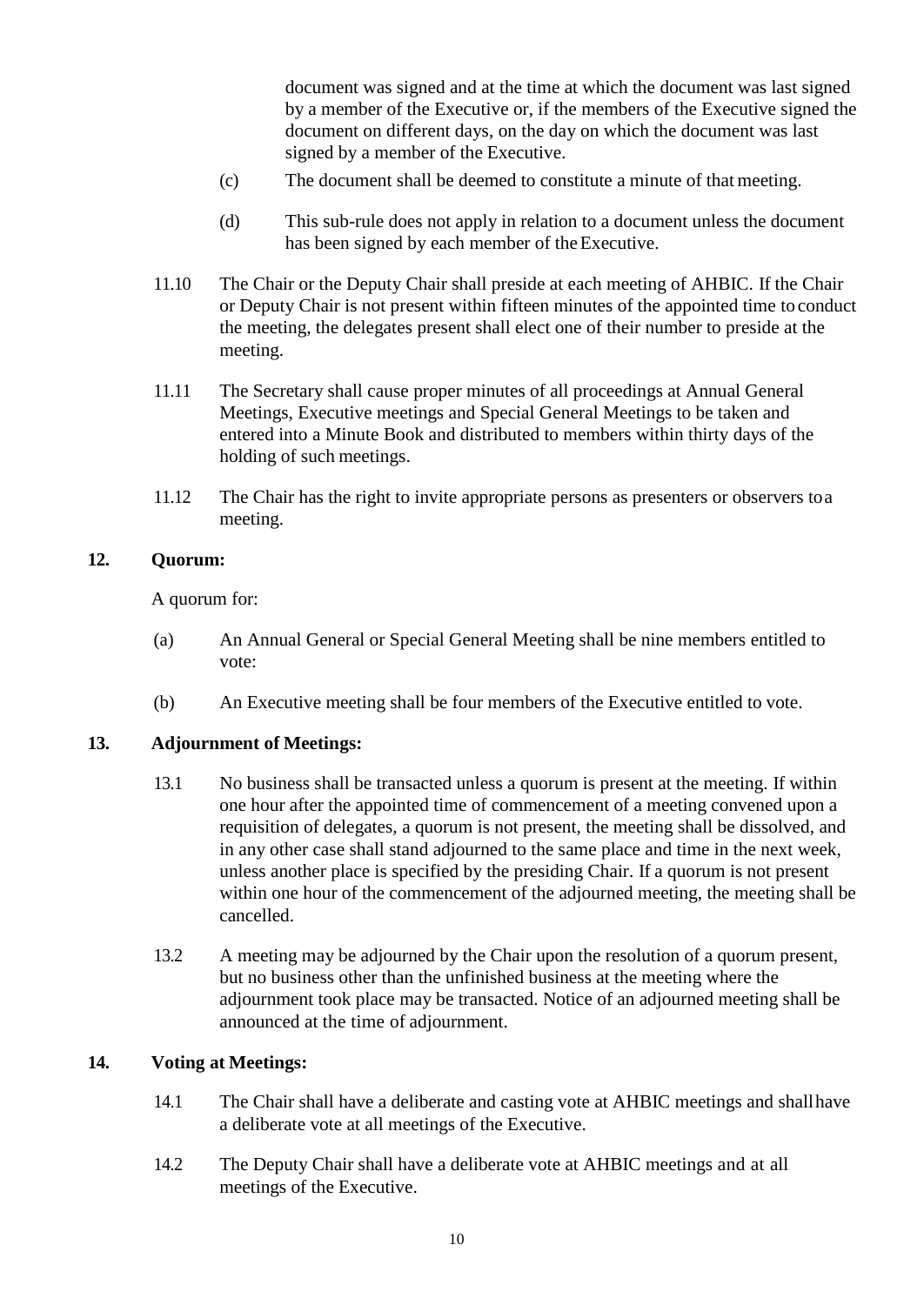- 14.3 A simple majority is required at AHBIC meetings and at all meetings of the Executive to pass general resolutions.
- 14.4 A decision at a meeting of the AHBIC shall be determined by a majority of votes on a show of hands, or in the case of a Teleconference, the given word, or if demanded by three or more delegates, a poll shall be taken at a time directed by the presiding Chair during the meeting and the resolution of a poll shall be deemed to be the resolution of the question.
- 14.5 Voting on a poll shall be conducted on the basis of voting entitlements determined under rules 5 and 14.
- 14.6 A poll that is taken on a question of adjournment shall be taken forthwith.
- 14.7 Upon any question arising at a meeting of the Executive the elected member shall have one vote.

## **15. The Powers, Duties & Procedures of the AHBIC Executive:**

- 15.1 The policies of AHBIC shall be administered by the Executive.
- 15.2 The Executive shall be accountable to AHBIC and shall direct management of executive functions carried out by an appointed Executive Director.
- 15.3 The Executive, subject to these rules and the Act, shall exercise all powers as may be required to manage the business of the AHBIC.

## **16. Chief Executive Officer:**

- 16.1 The CEO under the direction of the Executive shall manage the day to day affairs of the AHBIC, including the following:
	- 16.1.1 Any offices deemed appropriate by the Executive.
	- 16.1.2 Resource protection and maintenance.
	- 16.1.3 Trade facilitation and concessions.
	- 16.1.4 Disease and quarantine strategies.
	- 16.1.5 National representation to government.
	- 16.1.6 Strategic planning.
	- 16.1.7 International market intelligence.
	- 16.1.8 Assistance to members.
	- 16.1.9 Compliance with the Act and other relevant laws.
- 16.2 The CEO shall act as the Secretary and Treasurer of the Council and shall collect and receive all monies due to AHBIC, make payments authorised by the Chair and shall keep correct accounts and books showing full details of receipts and expenditure connected with the financial affairs of AHBIC.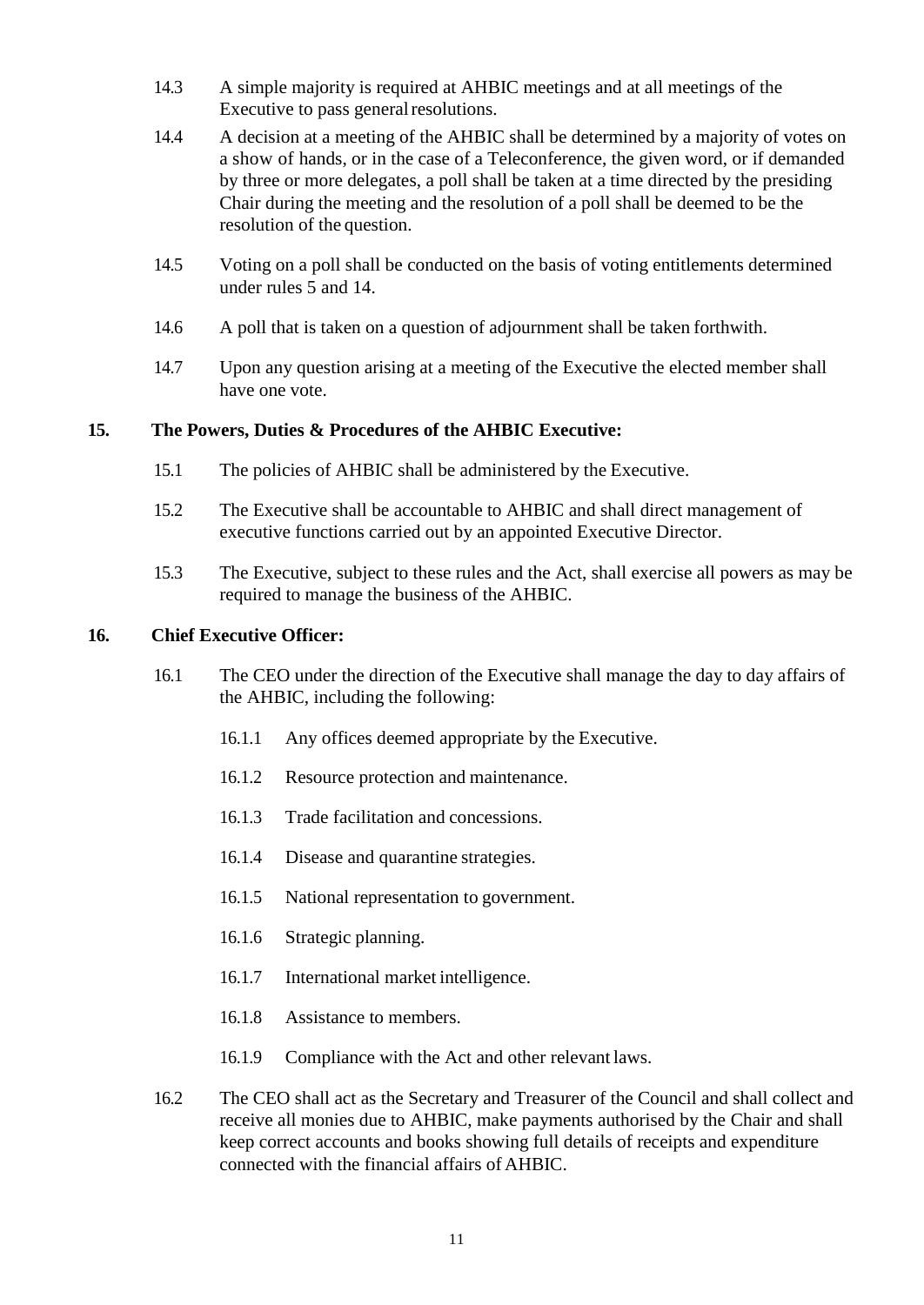## **17. Custody of Records and Inspection:**

- 17.1 The CEO shall have custody of all books, documents, records, registers of the Council and record of committee members and other persons authorised to act on behalf of the AHBIC as provided in these rules.
- 17.2 All books, documents, records, registers of the Council and record of committee members and other persons authorised to act on behalf of the AHBIC shall be retained for at least 7 years.
- 17.3 Rules 17.4 to 17.7 apply where a member seeks to inspect:
	- 17.3.1 the register of members; or
	- 17.3.2 the record of the names and addresses of committee members, and other persons authorised to act on behalf of the AHBIC; or
	- 17.3.3 any other record or document of the Council.
- 17.4 The member must contact the Secretary to make the necessary arrangements for the inspection, which shall be undertaken at the office of AHBIC during normal business hours.
- 17.5 The inspection shall be free of charge.
- 17.6 If the member seeks to inspect a document that records the minutes of an Executive meeting, the right to inspect that document is subject to any decision the Executive has made about minutes of its meetings generally, or the minutes of a specific Executive meeting, being available for inspection by members.
- 17.7 The member may make a copy of or take an extract from a record or document referred to in rule 17.6 but does not have a right to remove the record or document for that purpose.

# **18. Bank and Control of Funds:**

- 18.1 The Council shall open an account/s in the name of the Australian Honey Bee Industry Council Inc.
- 18.2 The account/s shall be operated upon by any two of three persons appointed by the Council, where one such appointment shall be the Treasurer.
- 18.3 An account may be set up by the Executive with a financial institution to allow for payments by a debit card. This account needs only one of the Chair, CEO or other member authorised by the Executive from time to time to operate this account. The maximum amount to be held in this account is \$6,000.

# **19. Financial Year:**

The financial year of the Council is the period beginning on the  $1<sup>st</sup>$  day of May in each year and ending on the  $30<sup>th</sup>$  day of April next following.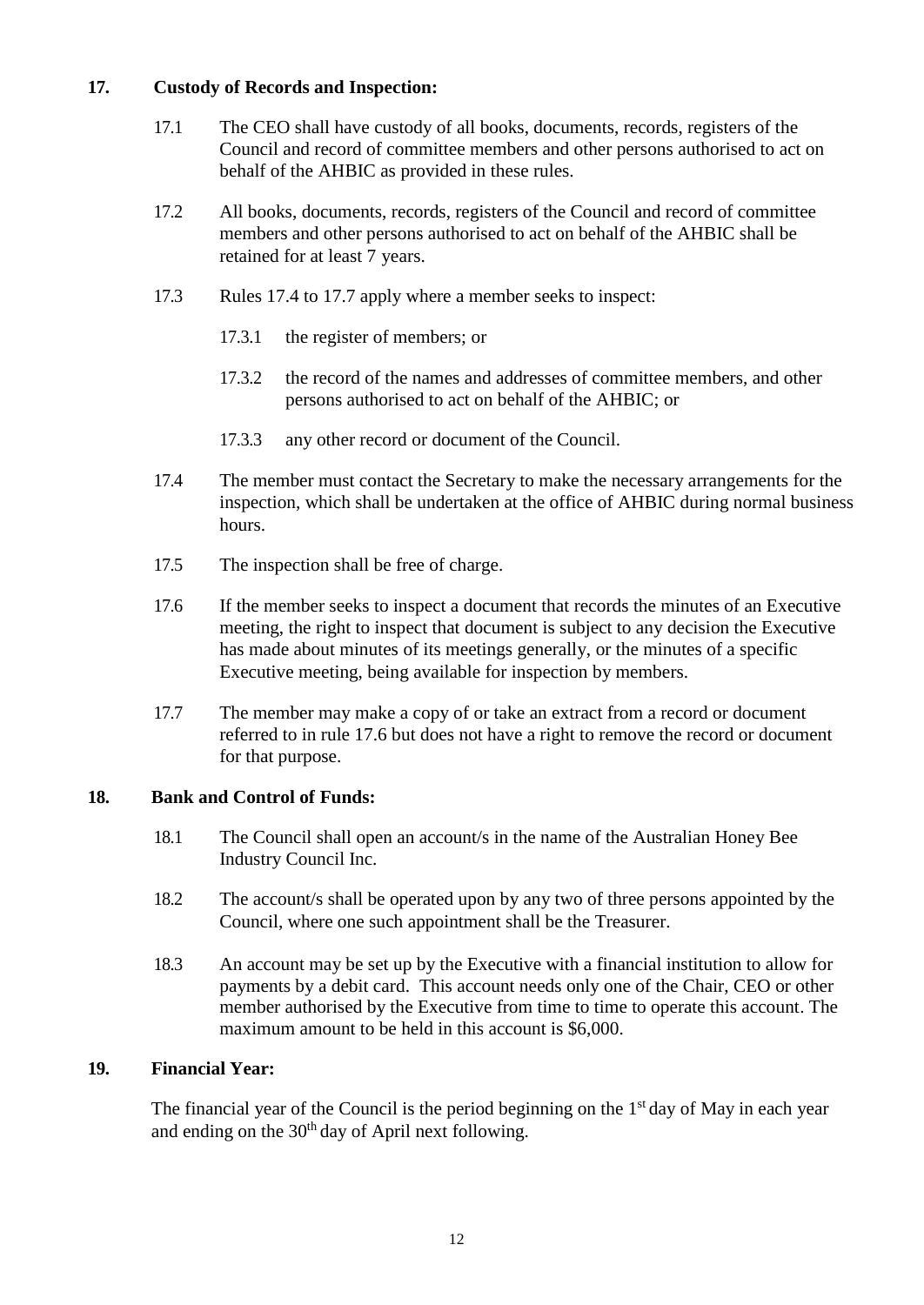## **20. Sub-Committees:**

- 20.1 The Council and/or Executive may at any time form a Sub-Committee and shall prescribe the powers and functions of such sub-committee.
- 20.2 The Council and/or Executive may co-opt as members of a Sub-Committee such persons as it thinks fit, whether or not those persons are members of the AHBIC or delegates of any member.
- 20.3 The Chair of the AHBIC shall be an ex-officio member on all Sub-Committees.
- 20.4 Each member of a Sub-Committee, including the Chair, shall have one vote.
- 20.5 Each Sub-Committee shall present a written report of its activities to the next Annual General Meeting.
- 20.6 The Council and/or Executive, as the case may be, shall have the exclusive right, at any time, to disband any sub-committee so formed pursuant to this rule. The Council may disband any sub-committee formed by the Executive.

# **21. The Common Seal:**

- 21.1 The Common Seal shall be affixed to any instrument approved by ordinary resolution at an Annual or any Special General Meeting.
- 21.2 The Common Seal shall be held in the custody of the Chief Executive Officer.
- 21.3 The affixing of the Common Seal shall be attested to by two signatures of either the CEO, Chair or Deputy Chair of the Council or such other persons as the Committee may appoint for that purpose.
- 21.4 The Chief Executive Officer must make a written record of each use of the Common Seal.
- 21.5 Other than as provided in this rule, or as directed by Council, the AHBIC may execute an instrument without using the Common Seal.

## **22. Alterations to the Constitution:**

The rules may only be altered, rescinded or new rules created by a Special Resolution at an Annual General Meeting or Special General Meeting. Member organisations are to be advised at least 30 days before the meeting of such resolutions.

# **23. Winding Up and Disposal of Assets:**

If, on the cancellation of the incorporation or on the winding up of the AHBIC, any property of the AHBIC remains after satisfaction of the debts and liabilities of the AHBIC and the costs, charges and expenses of that winding up or cancelling the incorporation of the AHBIC, that property shall be distributed:-

- (a) to another association incorporated under the Act; or
- (b) for charitable purposes

which incorporated association or charitable purposes shall be determined by Special Resolution.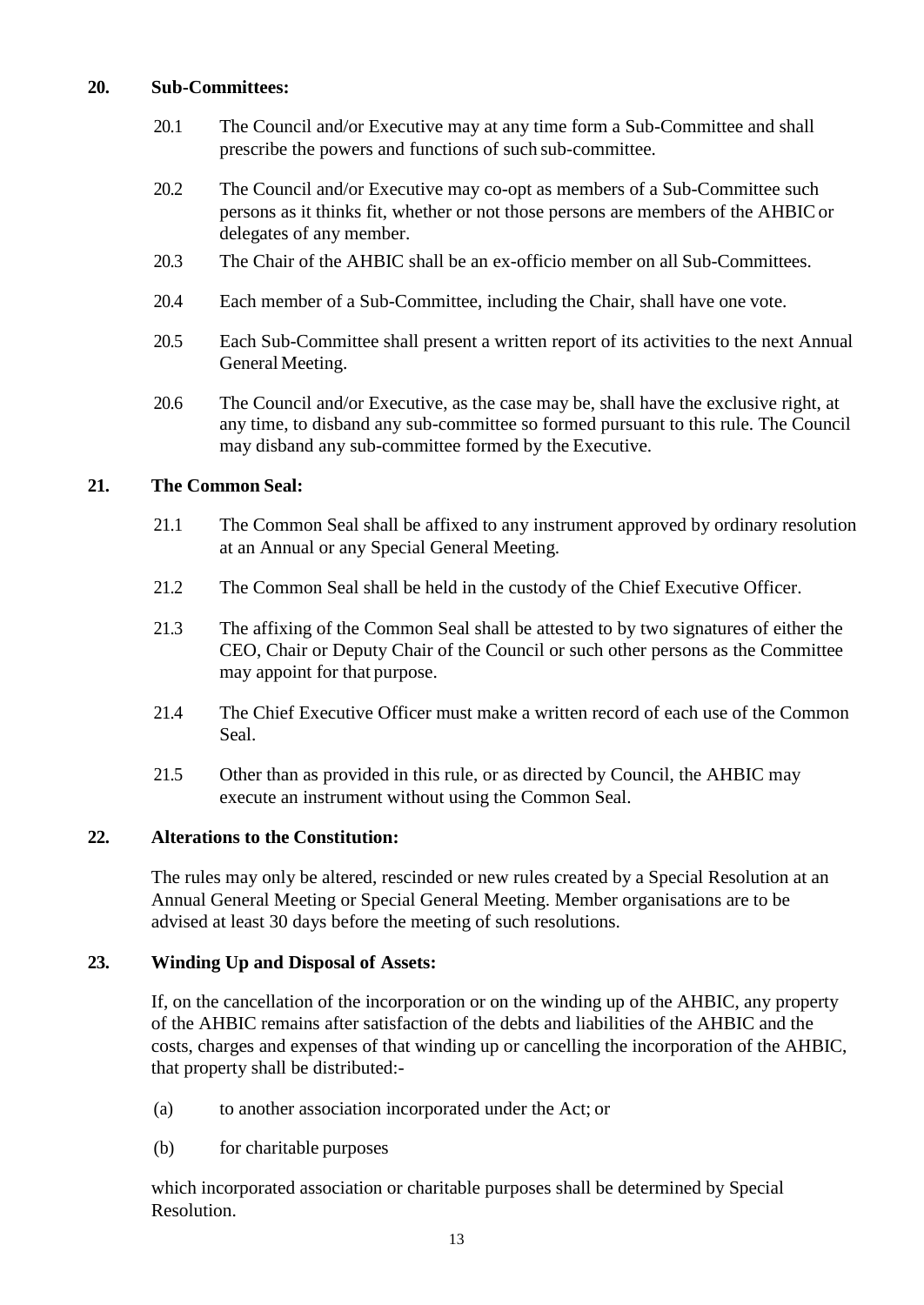## **24. Non Profit:**

- 24.1 The property and income of the AHBIC shall be applied solely in furtherance of its purpose and objects and no portion shall be distributed directly or indirectly to its officers or members except in good faith in the promotion of those objects or purposes.
- 24.2 A payment may be made to a member out of the funds of the AHBIC only if it is authorised under subrule (3).
- 24.3 A payment to a member out of the funds of the AHBIC is authorised if it is:
	- 24.3.1 the payment in good faith to the member as reasonable remuneration for any services provided to the AHBIC, or for goods supplied to the AHBIC, in the ordinary course of business; or
	- 24.3.2 the payment of interest, on money borrowed by the AHBIC from the member, at a rate not greater than the cash rate published from time to time by the Reserve Bank of Australia; or
	- 24.3.3 the payment of reasonable rent to the member for premises leased by the member to the AHBIC; or
	- 24.3.4 the reimbursement of reasonable expenses properly incurred by the member on behalf of the AHBIC.

#### **25. Disputes:**

- 25.1 The procedure set out in this rule applies to disputes:
	- 25.1.1 between members; or
	- 25.1.2 between one or more members and the AHBIC.
- 25.2 The parties to a dispute must attempt to resolve the dispute between themselves within 14 days after the dispute has come to the attention of each party.
- 25.3 If the parties to a dispute are unable to resolve the dispute between themselves within the time required by sub-rule 25.2, any party to the dispute may start the grievance procedure by giving written notice to the Secretary of:
	- 25.3.1 the parties to the dispute; and
	- 25.3.2 the matters that are the subject of the dispute.
- 25.4 Within 28 days after the Secretary is given the notice, a Executive meeting must be convened to consider and determine the dispute.
- 25.5 The Secretary must give each party to the dispute written notice of the Executive meeting at which the dispute is to be considered and determined at least 7 days before the meeting is held.
- 25.6 The notice given to each party to the dispute must state:
	- 25.6.1 when and where the Executive meeting is to be held; and